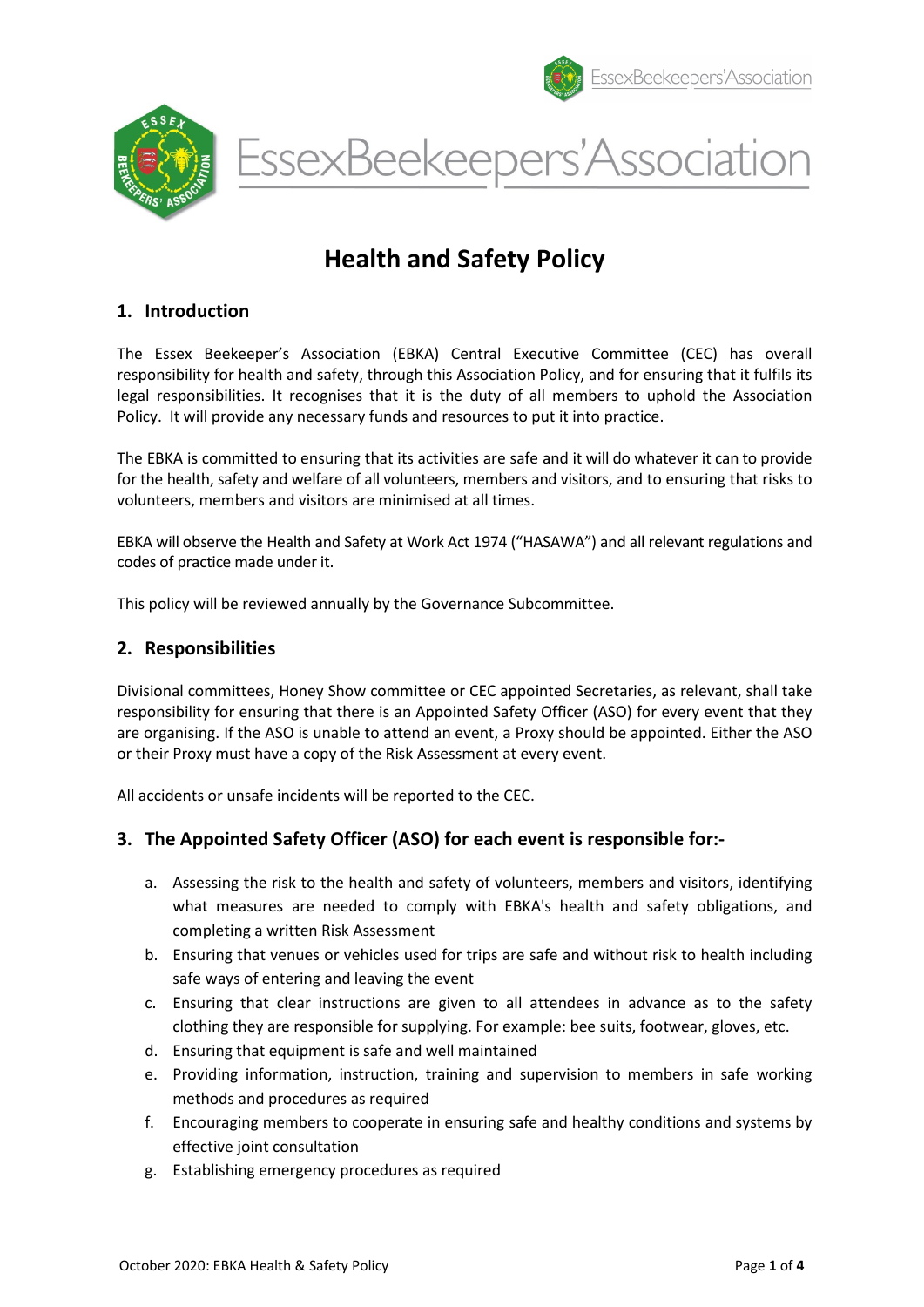

h. Report any incident to the divisional committee and to the CEC via the Divisional Trustee on the relevant form.

## 4. Members' Responsibilities

All EBKA members will ensure that:

- a. They are aware of the contents of this safety policy
- b. They comply with this policy
- c. They take care of themselves and others who may be affected by their actions or omissions
- d. They will report all accidents, or unsafe situations, and any near misses (things which could have led to an accident), to the ASO for the event or another CEC member without delay
- e. They record accidents, or near misses at shows, events, courses or meetings, on the approved accident report form
- f. They are aware of all fire procedures for the area in which they are working
- g. If they identify anything which they think could be in any way unsafe, they report it.

#### 5. Risk Assessments

- a. The ASO for each event will ensure that all premises and tasks are assessed in line with the current Health and Safety legislation.
- b. Risk Assessments of each activity will be carried out by the appointed member in consultation with other members involved with planning of that activity and ensure hazards are dealt with as outlined in the Risk Assessment.
- c. Risk Assessments of regular venues will be carried out at least annually by the appointed member.
- d. Responsibility for observing the decisions made in the Risk Assessment lies with all members.

#### 6. Specific Risks to Beekeepers

Some specific hazards and measures to consider when completing Risk Assessments:-

- a. Bee stings (swelling to eyes or throat particularly; anaphylaxis)
- b. Siting of apiaries, farm animals, machinery, public paths, etc.
- c. Manual handling (lifting heavy hive parts/equipment)
- d. Working at height or in unusual situations
- e. Working in public places, e.g. when taking swarms
- f. Travel, including transport of live bees
- g. Lone Working working alone and/or in remote places including in agricultural settings
- h. COSHH storage, use and disposal of chemicals oxalic acid, etc.
- i. Extracting and processing honey ensuring hygiene
- j. Burns and scalds sterilising equipment, blowlamp use, wax processing, etc.
- k. Fire (such as when lighting, using or extinguishing a smoker).
- l. Other areas for consideration disabilities: physical (sight loss, hearing loss, mobility issues, heart problems, diabetes, epilepsy etc.) or psychological mental health issue, dementia
- m. Members or visitors under the influence of drugs or alcohol.
- n. Contagious diseases and the need to obey current regulations.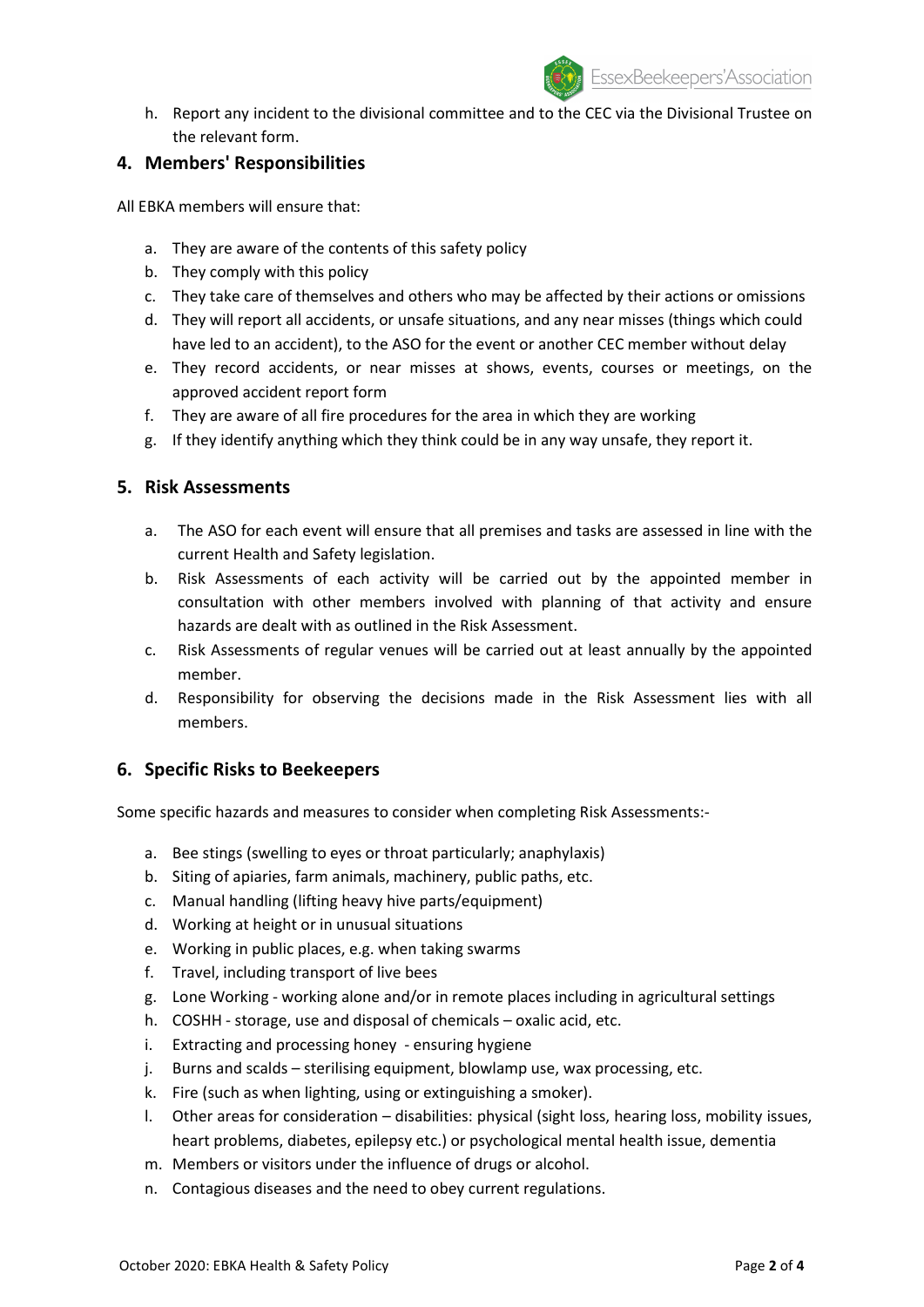

# 7. Training

In order to comply with legislation and to promote the health, safety and welfare of members and visitors, health and safety training will be provided as follows:

- a. At inductions
- b. On the introduction of new technology
- c. When changes are made to venues
- d. When training needs are identified during Risk Assessments.

In addition:

- e. Beginners' courses include sessions on managing risk through the correct use of personal protection equipment, good handling of bees, and appropriate positioning of apiary sites
- f. EBKA and its divisions advise all new beekeepers to participate in sessions run at teaching apiaries to gain practical experience with working with bees in a supportive and controlled environment
- g. EBKA maintains a website with a section on Health and Safety documents with sample Risk Assessments.
- h. Elsewhere on the website we offer basic advice on swarming and contact information for swarm collection services run by members
- i. EBKA and its divisions organise talks and occasional practical open days or training events on specialist topics relating to best practice in beekeeping, including First Aid in the apiary, e.g. dealing with Anaphylaxis and Cardiopulmonary Resuscitation (CPR).

## 8. Resolving health and safety problems

Any member or visitor with a health and safety concern must first tell the Appointed Safety Officer responsible at the event.

If, after investigation, the problem is not corrected in a reasonable time, the matter should be referred to the CEC via the Divisional Trustee.

If the ASO decides that no further action is required, but the member or visitor is not satisfied with this, the person may then refer the matter to the CEC Chair. This must be in writing.

If the person is still dissatisfied, the matter will be entered on the agenda for the next meeting of the CEC.

## 9. Effective date of this Health & Safety Policy

This Health & Safety Policy was revised in October 2020. In the event of any further updates, an appropriate notice will be issued to you.

Effective date: December 2020

# Accident report form:

Available on the EBKA website